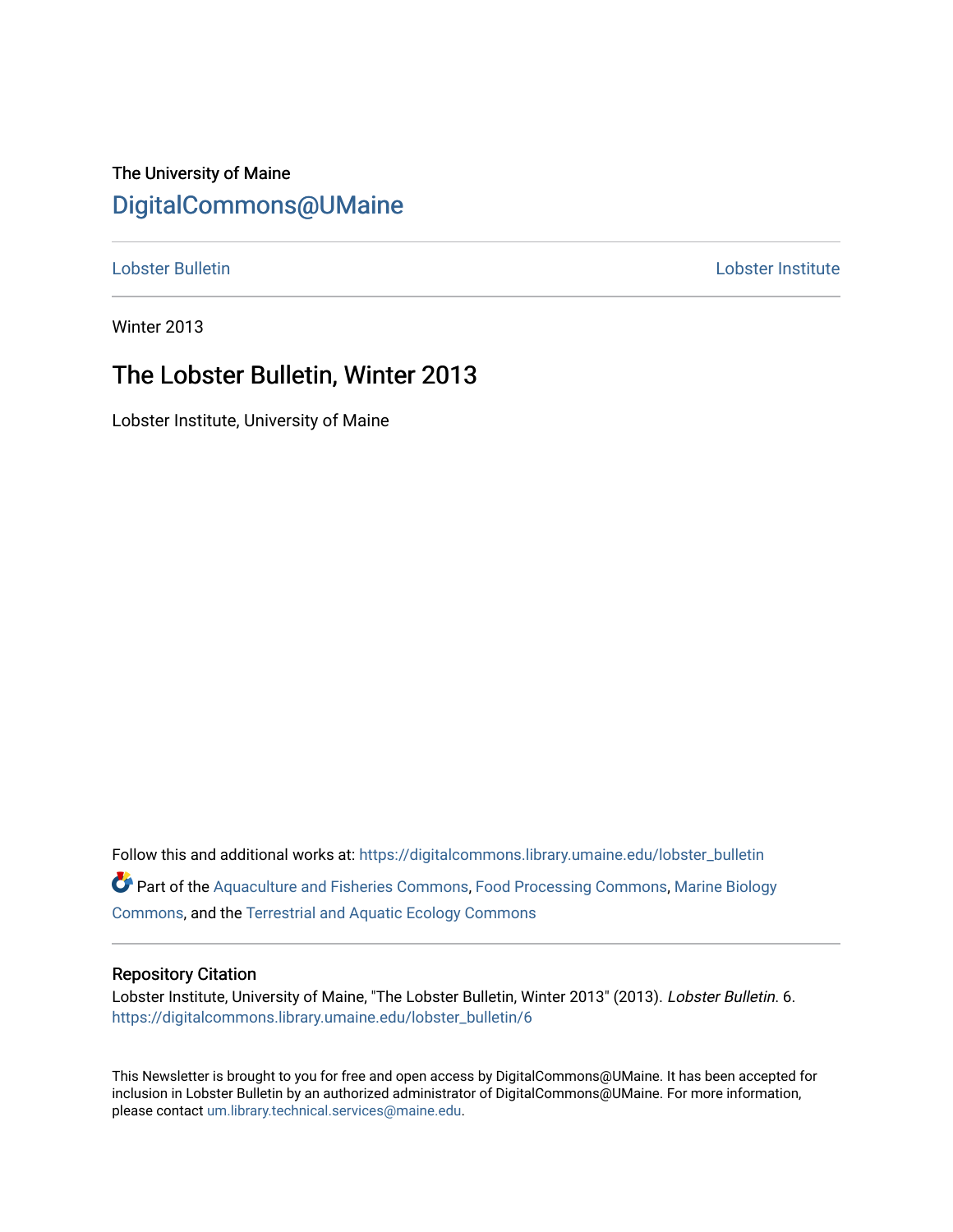

*"News, research updates, and information on lobsters and the lobster industry."*

### **Published by the Lobster Institute**

**"Protecting and conserving the lobster resource, and enhancing lobstering as an industry…and a way of life."**

## **Unprecedented Lobster Landings in Maine in 2012**

 According to early reports from the Maine Department of Marine Resources (DMR), preliminary statistics indicate more than 123 million pounds of lobsters were caught in Maine in 2012, an increase of approximately 18 million pounds over 2011. Concurrently, the total value of landings at almost \$331 million represents a decrease of \$3.7 million compared to 2011.

 "This unprecedented preliminary landings report provides us with both an opportunity and a challenge," said Commissioner Patrick Keliher. "We need to look closely at this abundant resource and address the challenges presented when supply exceeds demand, as it did this past year, resulting in a decreased overall value which affects the entire industry. To put this into perspective, in 2005, the industry landed 70 million pounds for \$320 million."

 In January 2008, DMR began collecting detailed trip level records from dealers. According to the information reported to date, there were 4,345 active commercial lobster harvesters out of the 5,961 commercial license holders in 2011.

 Preliminary 2012 landing statistics are broken down by county, month and zone, on DMR's website[:](http://www.maine.gov/dmr/commercialfishing/recentlandings.htm)  [http://www.maine.gov/dmr/commercialfishing/recentlan](http://www.maine.gov/dmr/commercialfishing/recentlandings.htm) [dings.htm.](http://www.maine.gov/dmr/commercialfishing/recentlandings.htm)

 In light of 2012 statistics, and as a follow up to a report by the Gulf of Maine Research Institute (GMRI) to the DMR entitled "An Independent Evaluation of the Maine Limited Entry System for Lobster and Crab," Commissioner Keliher and staff conducted a series of public forums to seek input into the state of the industry and recommendations for the future. A report is due out in late February. The GMRI report was requested by the 125th Legislature which directed the DMR to contract for the analysis. A copy of this report can be accessed at www.maine.gov/dmr/GMRIReportRelease.htm.

## **Endowment Funds Support the Work of the Lobster Institute**

A collection of endowed funds established by a variety of donors, and managed by the University of Maine Foundation (UMF), plays a significant role in the support of Lobster Institute activities and operations. The UMF 2012 annual report noted endowed fund returns in FY10-12 were 8.9%. The value of endowed giving is that funds are invested for the future and produce ongoing financial assistance for the Institute.

 Endowed funds that currently assist the Lobster Institute are: The Kenneth Allen Brown Memorial Lobster Research Fund and the Herbert O. Hodgkins Lobster Research Fund, which both helped fund the new Lobster Health Coalition Website; the Basil and Harriett Heanssler Lobster Institute Fund (funded by gifts of land) and the Long Island Sound Lobster Fund, which together with the Institute's general endowment fund help with operational needs of the Institute; and the Frank and Helene Crohn Lobster Institute Fund, which allows for the publication of all *Lobster Bulletins.*

 The Institute thanks all contributors to these funds. Any donor may make gifts to these funds, or establish a new fund in honor/memory of family, businesses, or others. Endowed funds are often established through bequests, or with gifts of stock, property, or cash.  $\mathcal{R}$ 

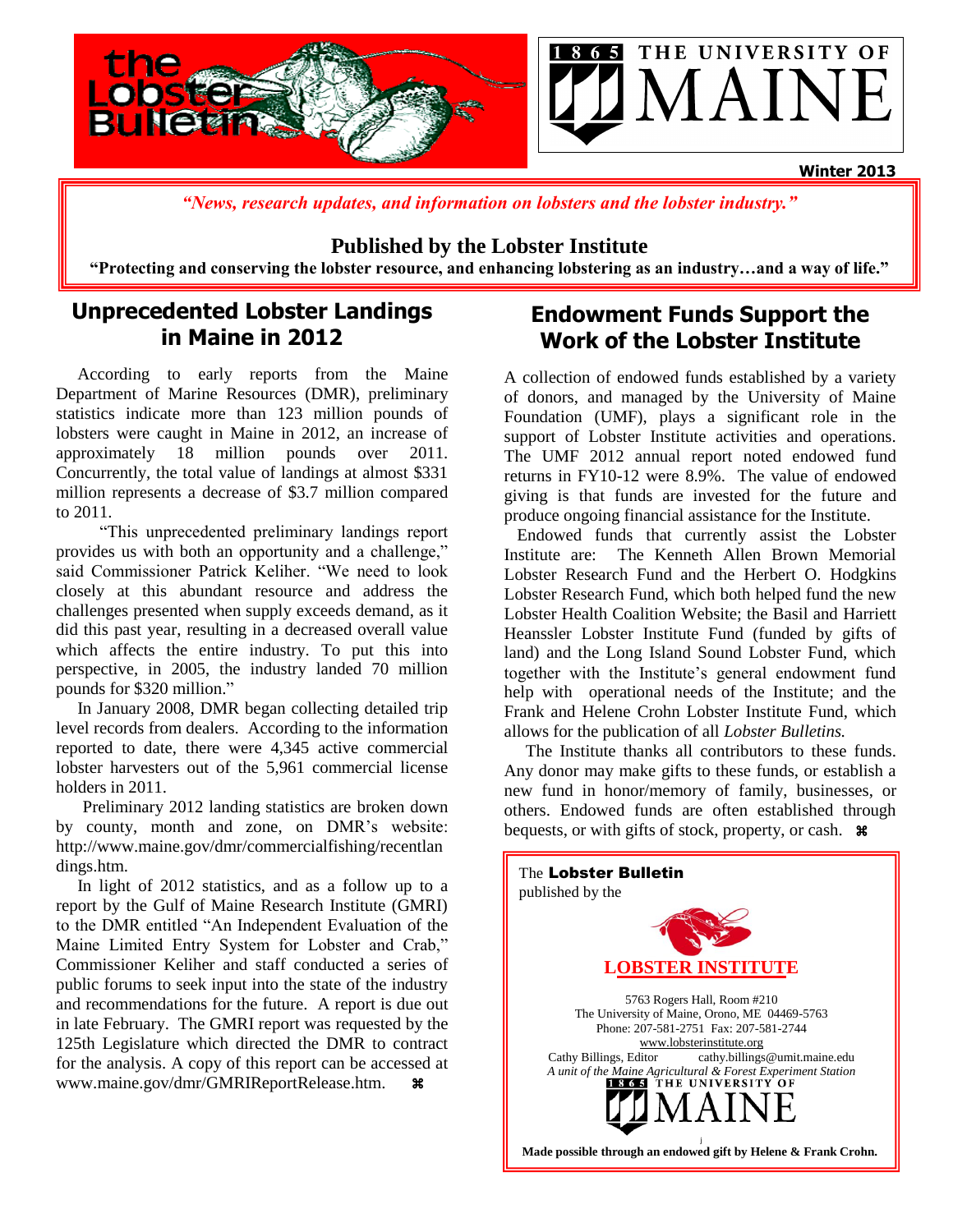## *2012 Friends of the Lobster Institute*

*Annual donors and sponsors who generously supported the work of the Lobster Institute in calendar year 2012.* 

#### **\*\*SPONSORS\*\***

Bar Harbor Bank & Trust Big Claw Wine Darden Restaurants Downeast Lobstermen's Association East Coast Seafood/Paturel International Farm Credit of Maine Gorham Savings Bank Habitat Mooring Systems Mariner Beverages Maine Import/Export Lobster Dealers Assoc. Orion Seafood Group Riverdale Mills Corporation University of Maine Credit Union

#### **INDUSTRY**

**\*\*Benefactors \$10,000+\*\*** --

**\*\*Partners \$5,000 - \$9,999\*\* --**

#### **\*\*Supporters \$1,000 - \$4,999\*\***

Bottom Dollar, Inc. – Jack & Erika Merrill Massachusetts Lobstermen's Assn.

#### **\*\*Associates \$500 - \$999\*\***

Southern Maine Lobstermen's Association Wire Belt Company of America

#### **\*\*Friends \$100 - \$499\*\***

Barnacle Billy's Bayley's Lobster Pound, Inc. Big Claw Beer Boston Lobster Brooks Trap Mill Bruce C. Heanssler Lobster Company Bruce W. Fernald Inc Conary Cove Lobster Pound Cranberry Isles Fishermen's Co-op F/V Rebecca & Heather, Inc. FW Thurston Co., Inc. Fisherman's Market International Mack Boring & Parts Maine Lobster Promotion Council Ocean Marine Insurance Company Ogunquit Lobster Pound Oriental Jade OW & BS Look Co. Inc.

Palombo Fishing Corp. PEI Fishermen's Assoc. Purse Line Bait R.B. Allen Associates Robert Beck Gallery & Academy LLC Seaview Lobster Company Small Point Impounding Corp. South Bristol Fisherman's Co-op South Shore Lobster Fishermen's Assn. Spruce Head Fishermen's Co-op Swan's Island Fishermen's Co-op Vernon d'Eon Lobster Plugs Ltd.

#### **\*\*Others\*\***

Coquille Catering/Aquatecnics D.J. King Lobster Lobster Products, Inc. Herb & Pat Hodgkins Lulu, Inc. – John & Colleen Nicolai Sea View Lobster Corp. The Robertson Group

#### **INDIVIDUALS**

**\*\* "Blue Lobster" League \$10,000+\*\* --**

#### **\*\*Blackmore Federation \$5,000 - \$9,999\*\*** --

**\*\*Highliner Club \$1,000 - \$4,999\*\***

#### **\*\*Heritage Guild \$500 - \$999\*\***

Bob Bayer Cathy Billings Annette & Robert Leckie

#### **\*\*Shoal Society \$100 - \$499\*\***

Linda & Tom Archambault Ed & Mary Blackmore George Brennan Richard Cassola Susan Bruce & Rick Hauck John Heyer Sarah Cogan & Douglas H. Evans Tom & Paula Colwell Bill & Georgia Fike Anne Funderburk Lats Lavis David & Audrey Mills Ray & Beverly Nichols Robert Olney

**We sincerely thank the over 112 annual donors & sponsors – businesses, foundations and individuals – who supported the work of the Lobster Institute in calendar year 2012.**

**We look forward to your continued support in 2013.**

**(List does not include donors to the C.O.R.E. Campaign.)**

Jon & Winifred Prime John & Gail Reeves Lori Wilson Richter James & Derreth Roberts Pamela Solomon Reid David Sullivan George Williams

#### **\*\*Associates \$50 - \$99\*\***

Russell & Barbara Bodwell Honorable Gene & Judy Carter Joseph Day Kevin Downey Frederic Eustis Robert & Patricia Ann Fischer Michael & Monica Fournier Arthur Glowka Earl Hodgkins M. Perry Hunter Alvin McNeilly Mary & Thomas Kemper Bryan & Deta Pearce John Sylvester, Jr. David & Roberta Townsend Paul Ward David Wolfe

#### **\*\*Friends \$25 - \$49\*\***

Renee Mercaldo Allen Dolores Billings Peter & Celeste Bridgford, Jr. Robert & Alice Cantrall Douglas Chapman Anne Covell Oliver Crosby John Cronin Steven & Joanna Curtis Warren & Shirley Gray Robert & Alice Hawes Warner & Connie Hazell David & Betty Heanssler Michael Hogan Louis & Edie King Kavin & Virginia Moody Sandra Shumway Tyler H. Thompson Catherine H. Van Poznak & John D. Kiley Thomas Yazwinski

#### **Note:**

If we inadvertently left anyone out or incorrectly listed your name, please notify us and we will make a correction in the next issue.



Check out the Lobster Institute website at [www.lobsterinstitute.org,](http://www.lobsterinstitute.org/) providing the definitive site for lobster information …… with nearly 200 links.

4444

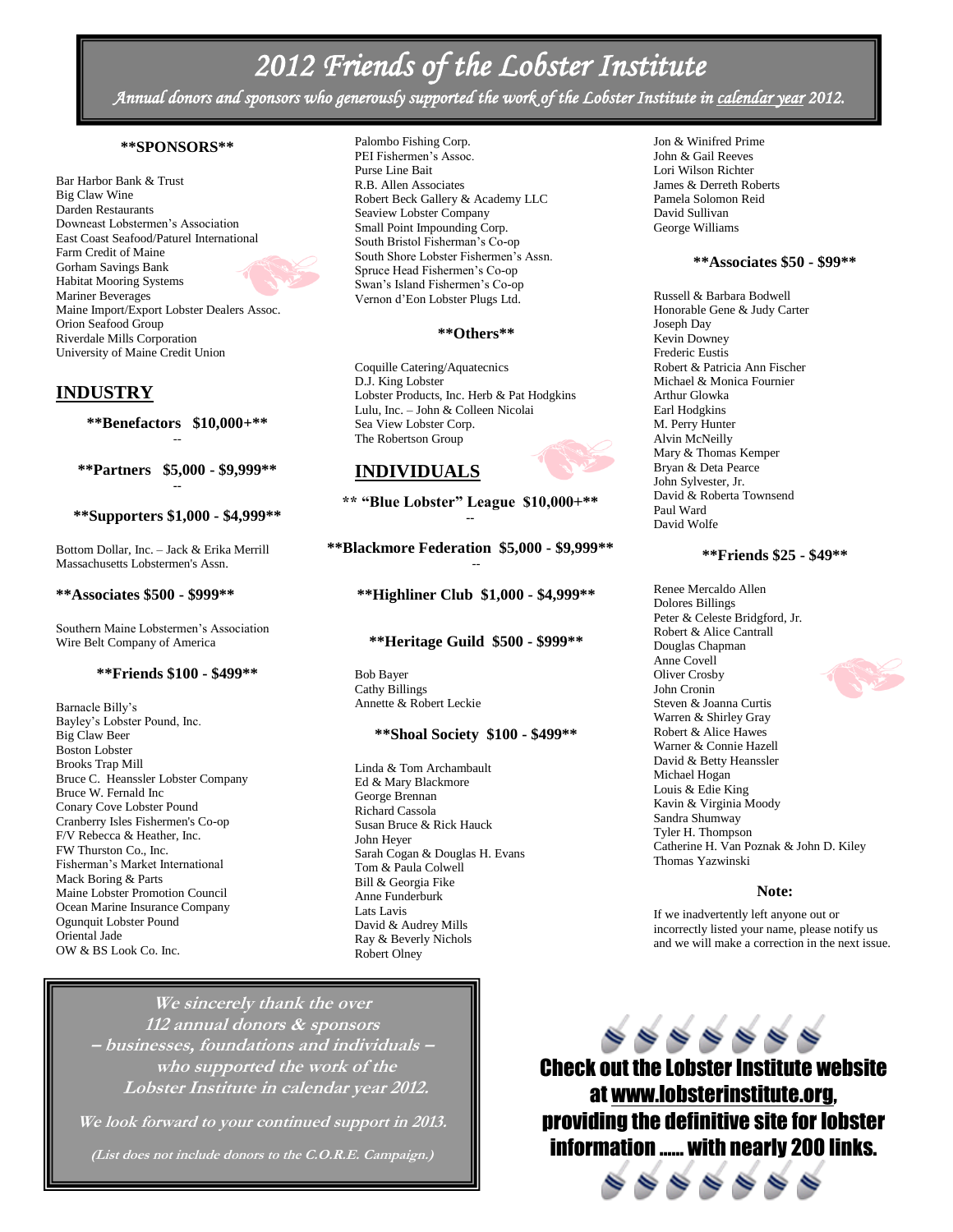**Contact us at 207-581-2751 if you would like to sponsor our "Research Report" and see your logo here!**



# **Research Report**

*Readers may contact the Lobster Institute for more detailed information on any of these projects.*

*The following are snapshots of information provided at several sessions held during the Fishermen & Scientists Research Society and Gulf of Maine Lobster Foundation's Lobster Science Workshop held February 19, 2013 in Truro, Nova Scotia*

- **Size at Maturity Study Reviewed –** Dr. Angelica Silva of Fisheries and Oceans in Canada provided attendees with an update on the Size at Maturity Study conducted in Nova Scotia from 2008 – 2011. She noted that over 11,000 female lobsters were sampled during the study. Clipped pleopods were analyzed as were the maturity levels of cement glands to help determine the maturity level of the lobsters. Notable findings included the fact that 98% of the sublegal lobsters sampled in LFA31 were immature. Further, the maturity level of lobsters of legal size was greatest in LFA31A. It was also noted that LFA31A saw an increase in the number of mature sub-legals, along with the proportion of advanced egg development.
- **Temperature Changes** Dr. Yongsheng Wu of Fisheries and Oceans in Canada reported that the temperature in all of Canada was 1.4 degrees C higher than the average of the past 60 years. He noted that a  $1^{\circ}$ C change in air temperature leads to a  $0.8^{\circ}$  to  $0.9^{\circ}$  change in ocean temperature. He also reported that tests indicated a decrease in the amount of oxygen in the waters near Nova Scotia, due in part to large scale ocean circulation patterns.

## **Fishermen & Scientist Research Society Celebrates 20 Years**

This year marks the  $20<sup>th</sup>$  anniversary of the Fishermen & Scientists Research Society, which celebrated this February . with its 20<sup>th</sup> Annual Conference and a special lobster science workshop. The workshop featured over a dozen sessions covering everything from Derelict Fishing Gear to Age Determination in Lobsters to Age at Maturity to Lobster Moult & Quality. Just some of the information shared can be found above in the Research Report.

The Lobster Institute was pleased to present FSRS president John Levy with a framed certificate recognizing the Society's years of collaborative research and, in particular, its service to the lobster fishery.

**Altantic Lobster Moult & Quality** – Dr. Jean Lavallee of Aquatic Science & Health Services in Charlottetown, Prince Edward Island shared information on results of an ongoing study on lobster molt and quality. In 2004, a project designed to better document and understand the annual changes in molt-timing and lobster quality in LFAs 33 and 34 was started. Sampling spread in June 2008 in LFAs 25 and 26A and continued to October 2011, and in LFA 24 in August 2009 through June 2010. Sampling included recording hemolymph or blood protein levels using a digital refractometer as a physiological indicator of quality; a microscopic read of pleopod samples to determine molt stage; and a manual squeeze test of shell hardness over three different areas of the carapace. Results to-date indicate that molting is occurring earlier in the year and that near-shore sites molt before offshore sites. Additionally, males tend to molt earlier than females.

It was also suggested that water temperature is likely the primary factor in molt timing, though correlating data is needed, and that forecasting models my become possible if we can predict water temperature. This, in turn, could lead to lower postharvest discards; and management applications such as dynamic fishing seasons, sub- or smaller scale management areas; at sea management procedures, and establishing grading and quality standards.*.*

 This project can be tracked at its new Web site: http://www.lobstermoult.ca



*Cathy Billings (l) of the Lobster Institute presents FSRS President John Levy (r) with a certificate recognizing the Society's 20 years of service to the lobster fishery.*